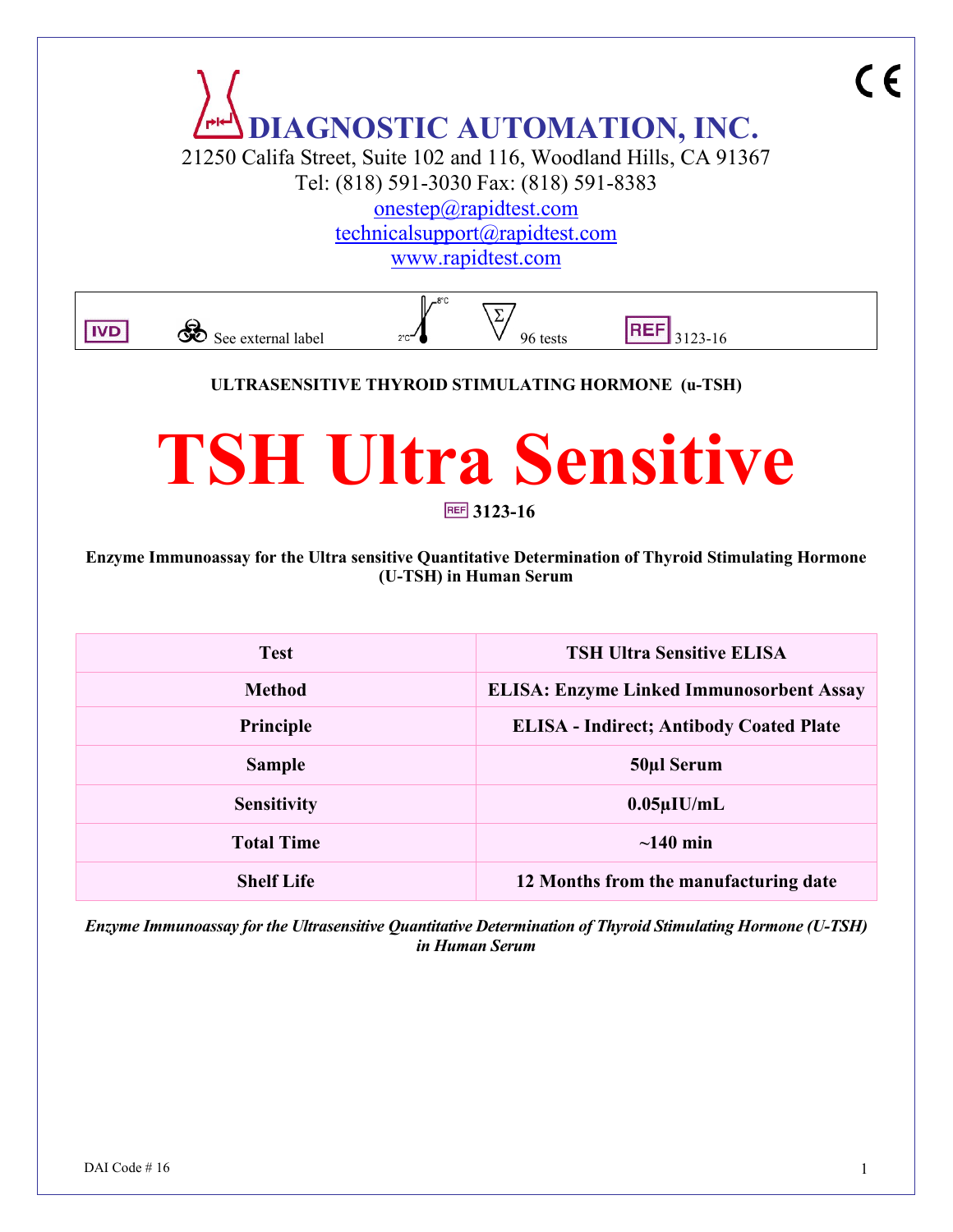### INTENDED USE

The Diagnostic Automation Ultra Sensitive TSH ELISA is for the quantitative determination of the thyroid stimulating hormone (TSH) concentration in human serum.

# INTRODUCTION

The determination of serum or plasma levels of thyroid stimulating hormone (TSH or thyrotropin) is recognized as a sensitive method in the diagnosis of primary and secondary hypothyroidism.<sup>i</sup> TSH is secreted by the anterior lobe of the pituitary gland and induces the production and release of thyroxine and triiodothyronine from the thyroid gland.<sup>ii</sup> It is a glycoprotein with a molecular weight of approximately 28,000 daltons, consisting of two chemically different subunits, alpha and beta.

Although the concentration of TSH in the blood is extremely low, it is essential for the maintenance of normal thyroid function. The release of TSH is regulated by a TSH-releasing hormone (TRH) produced by the hypothalamus. The levels of TSH and TRH are inversely related to the level of thyroid hormone. When there is a high level of thyroid hormone in the blood, less TRH is released by the hypothalamus, so less TSH is secreted by the pituitary. The opposite action will occur when there is decreased thyroid hormone in the blood. This process is known as a negative feedback mechanism and is responsible for maintaining the proper blood levels of these hormones.

TSH and the pituitary glycoproteins: luteinizing hormone (LH), follicle-stimulating hormone (FSH), and human chorionic gonadotropin (hCG), have identical alpha chains. The beta chains are distinct but do contain regions with identical amino acid sequences. These regions of homology can cause considerable cross-reactivity with some polyclonal TSH antisera. The use of a monoclonal antibody in this TSH ELISA test eliminates such crossreactivity, which could result in falsely elevated TSH values in either menopausal or pregnant females -- a population whose evaluation of thyroid status is clinically significant.

### PRINCIPLE OF THE TEST

The Ultra sensitive TSH ELISA test is based on the principle of a solid phase enzyme-linked immunosorbent assay. The assay system utilizes a unique monoclonal antibody directed against a distinct antigenic determinant on the intact TSH molecule. Mouse monoclonal anti-TSH antibody is used for solid phase immobilization (on the microtiter wells). A goat anti-TSH antibody is in the antibody-enzyme (horseradish peroxidase) conjugate solution. The test sample is allowed to react simultaneously with the two antibodies, resulting in the TSH molecules being sandwiched between the solid phase and enzyme-linked antibodies. After a 2 hour incubation at room temperature, the wells are washed with water to remove unbound labeled antibodies. A solution of H2O2/TMB is added and incubated for 20 minutes, resulting in the development of a blue color. The color development is stopped with the addition of 3N HCl changing the color to yellow. The concentration of TSH is directly proportional to the color intensity of the test sample. Absorbance is measured spectrophotometrically at 450 nm.

#### MATERIALS AND COMPONENTS

#### **Materials provided with the kit:**

- Anti-TSH antibody coated microtiter wells.
- Set of Reference Standards: 0, 0.1, 0.5, 2, 4 and  $6u$ IU/ml.
- Enzyme Conjugate Reagent, 12 ml.
- Wash Buffer Concentrate (50X),15 ml
- TMB Substrate, 12 ml.
- Stop Solution, 12 ml.

#### **Materials required but not provided:**

Precision pipettes:  $50\mu$ l,  $100\mu$ l,  $200\mu$ l, and  $1.0$  ml.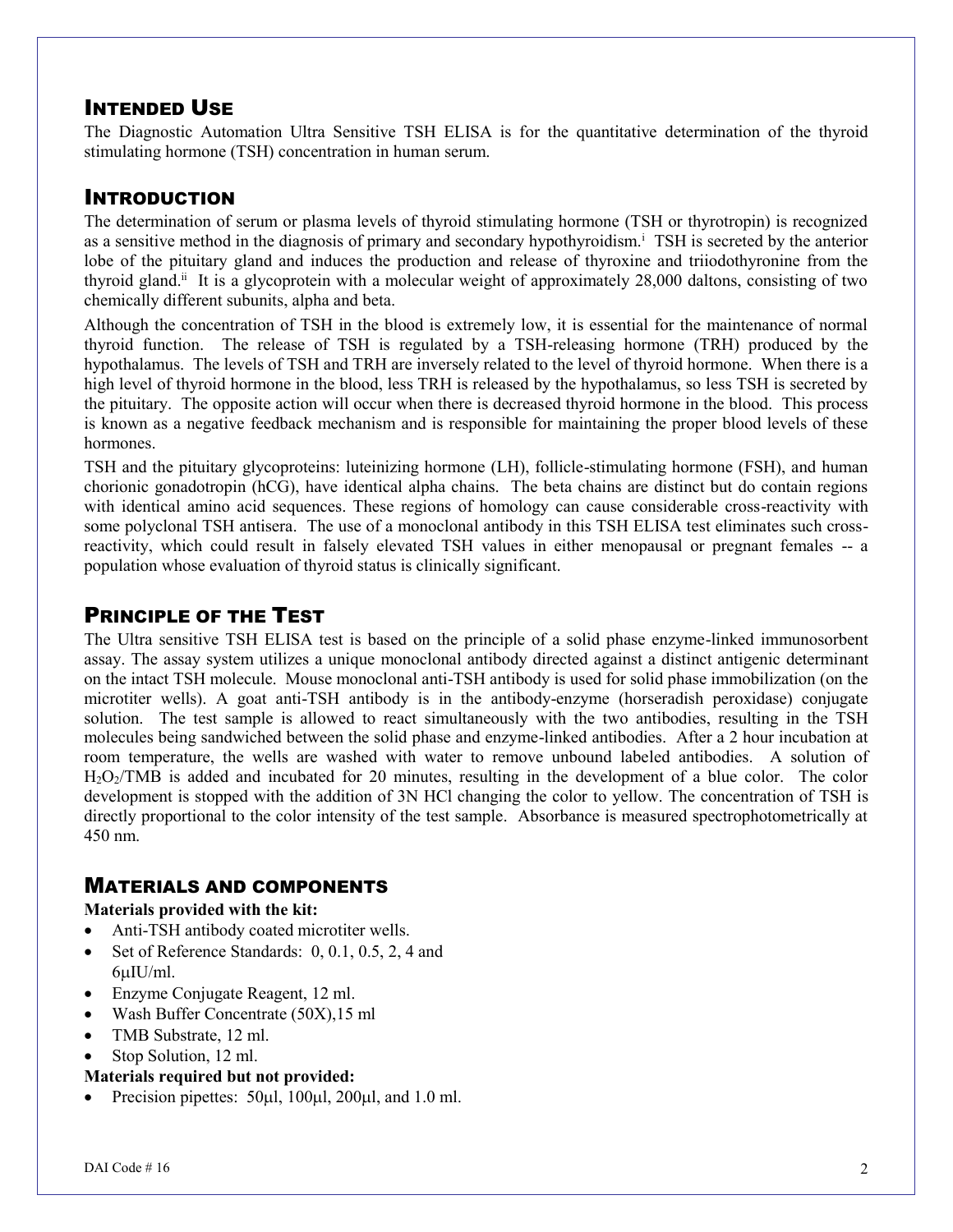- Disposable pipette tips.
- Distilled water.
- Vortex mixer or equivalent.
- Absorbent paper or paper towel.
- Graph paper.
- Microtiter plate reader.

## SPECIMEN COLLECTION AND PREPARATION

**S**erum should be prepared from a whole blood specimen obtained by acceptable medical techniques. This kit is for use with serum samples without additives only.

## STORAGE OF TEST KIT AND INSTRUMENTATION

Unopened test kits should be stored at  $2-8^{\circ}C$  upon receipt and the microtiter plate should be kept in a sealed bag with desiccants to minimize exposure to damp air. Opened test kits will remain stable until the expiration date shown, provided it is stored as described above. A microtiter plate reader with a bandwidth of 10nm or less and an optical density range of 0-2.5 OD or greater at 450nm wavelength is acceptable for use in absorbance measurement.

## REAGENT PREPARATION

- All reagents should be brought to room temperature  $(18-22^{\circ}C)$  before use.
- Dilute 50X washing buffer concentrate 1:50 with distilled water to washing buffer (1X) and mix carefully before use.

### ASSAY PROCEDURE

- **1.** Secure the desired number of coated wells in the holder.
- **2.** Dispense **100 l** of standards, specimens, and controls into appropriate wells.
- **3.** Dispense 100µl of Enzyme Conjugate Reagent into each well.
- **4.** Thoroughly mix for 30 seconds. It is very important to mix completely.
- 5. Incubate at room temperature  $(20 +1.2^{\circ}\text{C})$  for 120 minutes.
- **6.** Remove the incubation mixture by flicking plate contents into a waste container.
- **7.** Rinse and flick the microtiter wells 5 times with washing buffer (1X).
- **8.** Strike the wells sharply onto absorbent paper or paper towels to remove all residual water droplets.
- **9.** Dispense 100ul of TMB solution into each well. Gently mix for 5 seconds.
- **10.** Incubate at room temperature for 20 minutes.
- 11. Stop the reaction by adding 100 $\mu$ l of stop solution to each well.
- **12.** Gently mix for 30 seconds. **It is important to make sure that all the blue color changes to yellow color completely.**
- **13.** Read absorbance at 450nm with a microtiter well reader within 15 minutes.

# CALCULATION OF RESULTS

- **1.** Calculate the mean absorbance value (A<sub>450</sub>) for each set of reference standards, controls and patient samples.
- **2.** We recommend to use a proper software to calculate the results. The best curve fitting used in this assay is 4 parameter regression. If the software is not available, construct a standard curve by plotting the mean absorbance obtained from each reference standard against its concentration in  $\mu$ IU/ml on graph paper, with absorbance values on the vertical or Y axis, and concentrations on the horizontal or X axis.
- **3.** Use the mean absorbance values for each specimen to determine the corresponding concentration of TSH in  $\mu$ IU/ml from the standard curve.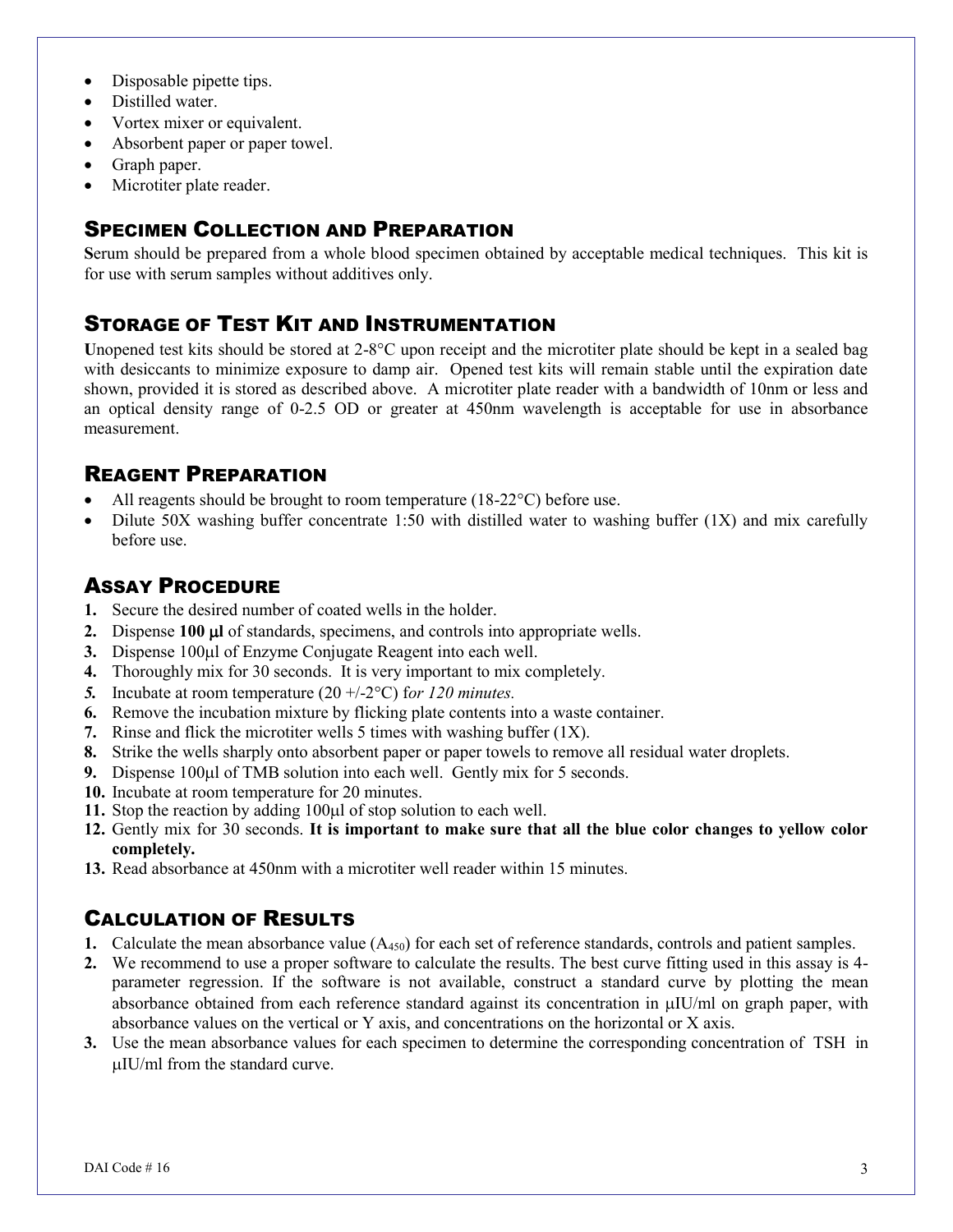#### LIMITATIONS OF THE PROCEDURE

- 1) As with all diagnostic tests, a definite clinical diagnosis should not be based on the results of a single test, but should only be made by the physician after all clinical and laboratory findings have been evaluated.
- 2) Studies have implicated possible interference in immunoassay results in some patients with known rheumatoid factor and antinuclear antibodies. Serum samples from patients who have received infusions containing mouse monoclonal antibodies for diagnostic or therapeutic purposes, may contain antibody to mouse protein (HAMA). Although we have added some agents to avoid the interferences, we cannot guarantee it will eliminate all the effects of that.
- 3) The wash procedure is critical. Insufficient washing will result in poor precision and falsely elevated absorbance. The use of tap water for washing could result in a higher background absorbance.

#### EXAMPLE OF STANDARD CURVE

Results of a typical standard run with absorbency readings at 450nm shown in the Y axis against TSH concentrations shown in the X axis. This standard curve is for the purpose of illustration only, and should not be used to calculate unknowns. Each user should obtain his or her own data and standard curve.

| $TSH$ ( $\mu$ IU/ml) | Absorbance (450nm) |
|----------------------|--------------------|
|                      | 0.013              |
| 0.1                  | 0.086              |
| 0.5                  | 0.294              |
| 2                    | 1.096              |
|                      | 1.843              |
|                      | 2.414              |



### EXPECTED VALUES AND SENSITIVITY

Based on a study of 139 random normal adult blood samples, normal TSH values and ranges (in μIU/ml) were shown in the following table.

| <b>Expected Values</b> | 2.5 Percentile (70% Conf Int) |               |
|------------------------|-------------------------------|---------------|
| Low Normal             | $0.39$ Low Range              | $0.28 - 0.53$ |
| <b>High Normal</b>     | $6.16$ High Range             | $5.60 - 6.82$ |